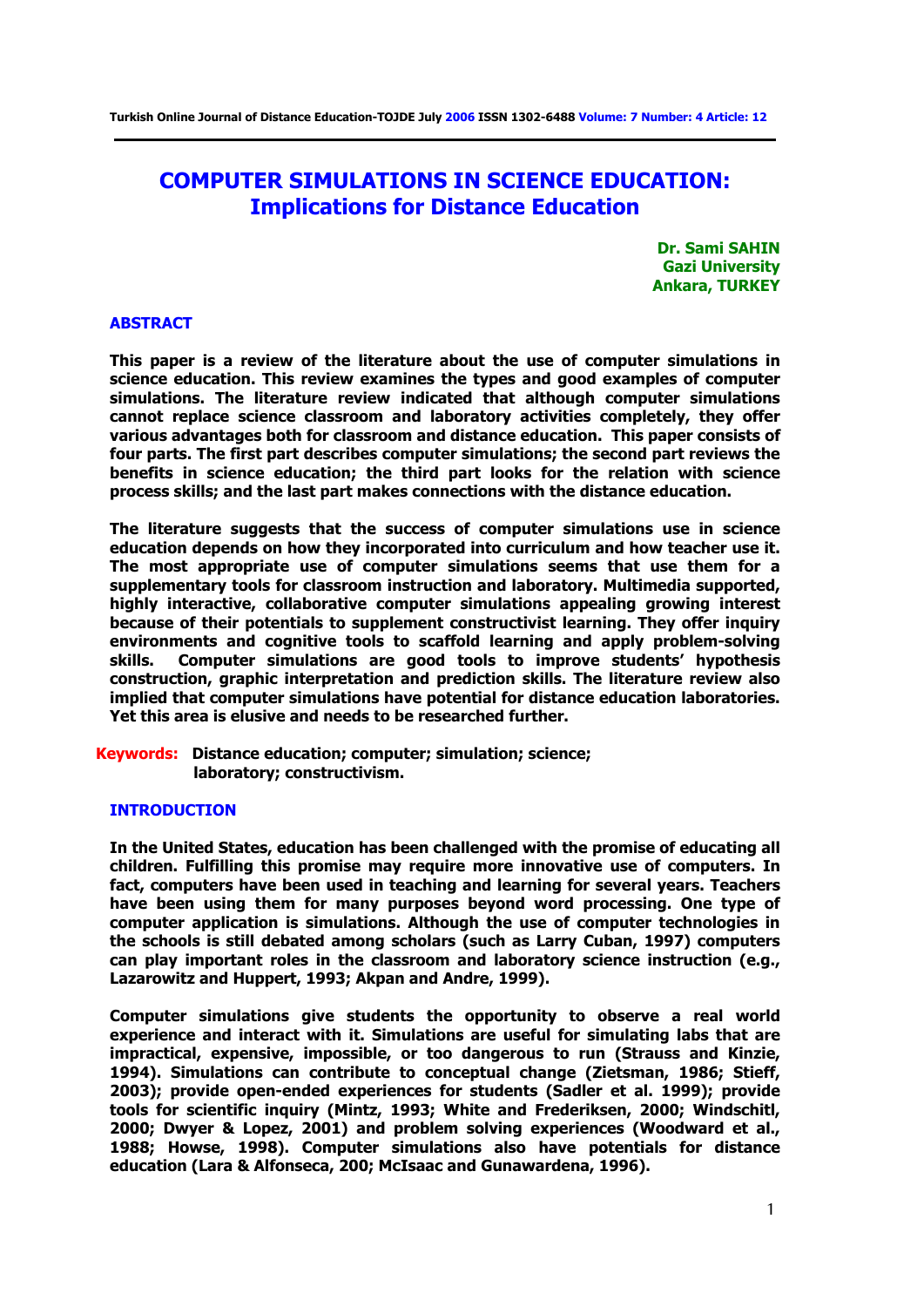**The main purpose of this paper is to review the use of computer simulations in science education. The main audiences for this study are instructional designers and curriculum leaders who seek a way to enhance teaching and learning with technology in both the classroom and distance. The second purpose is to review potential use and benefits of computer simulations in science laboratories distance education.** 

# **COMPUTER SIMULATIONS IN SCIENCE EDUCATION**

**Thompson, Simonson and Hargrave (1996) defined simulation as a representation or model of an event, object, or some phenomenon. In science education a computer simulation according to Akpan and Andre (1999) is the use of the computer to simulate dynamic systems of objects in a real or imagined world.** 

**Computer simulations take many different forms from 2 or 3-dimensional simple shapes to highly interactive, laboratory experiments and inquiry environments. Figure-1 shows a 2-dimensional graphical representation of weather dynamics over a mountain and a 3-dimensional DNA structure. Figure-2 shows screen captures of two computer simulation. First, the Exploring the Nardoo" enables students explore dynamics of a river. Second, BioWorld enables students examine the body structure and systems. Both of them allow interactivity and collaboration.** 



**Figure: 1 3D DNA structure and 2D mountain simulation (MtnSim: Available at [http://www.iastate.edu/~abc/java/mtnsim/mtnsim.html](http://www.iastate.edu/%7Eabc/java/mtnsim/mtnsim.html))** 



**Figure: 2 Exploring the Nardoo and Bioworld simulations** 

**different types of computer simulations defined in the literature permit instructional designers to use them to accomplish instructional objectives either behavioral or cognitive. Alassi and Trollip (1991) describe simulations in educational context that** 

**"A simulation is a powerful technique that teaches about some aspect of the world by imitating or replicating it. Students are not only motivated by simulations, but learn by interacting with them in a manner similar to the way**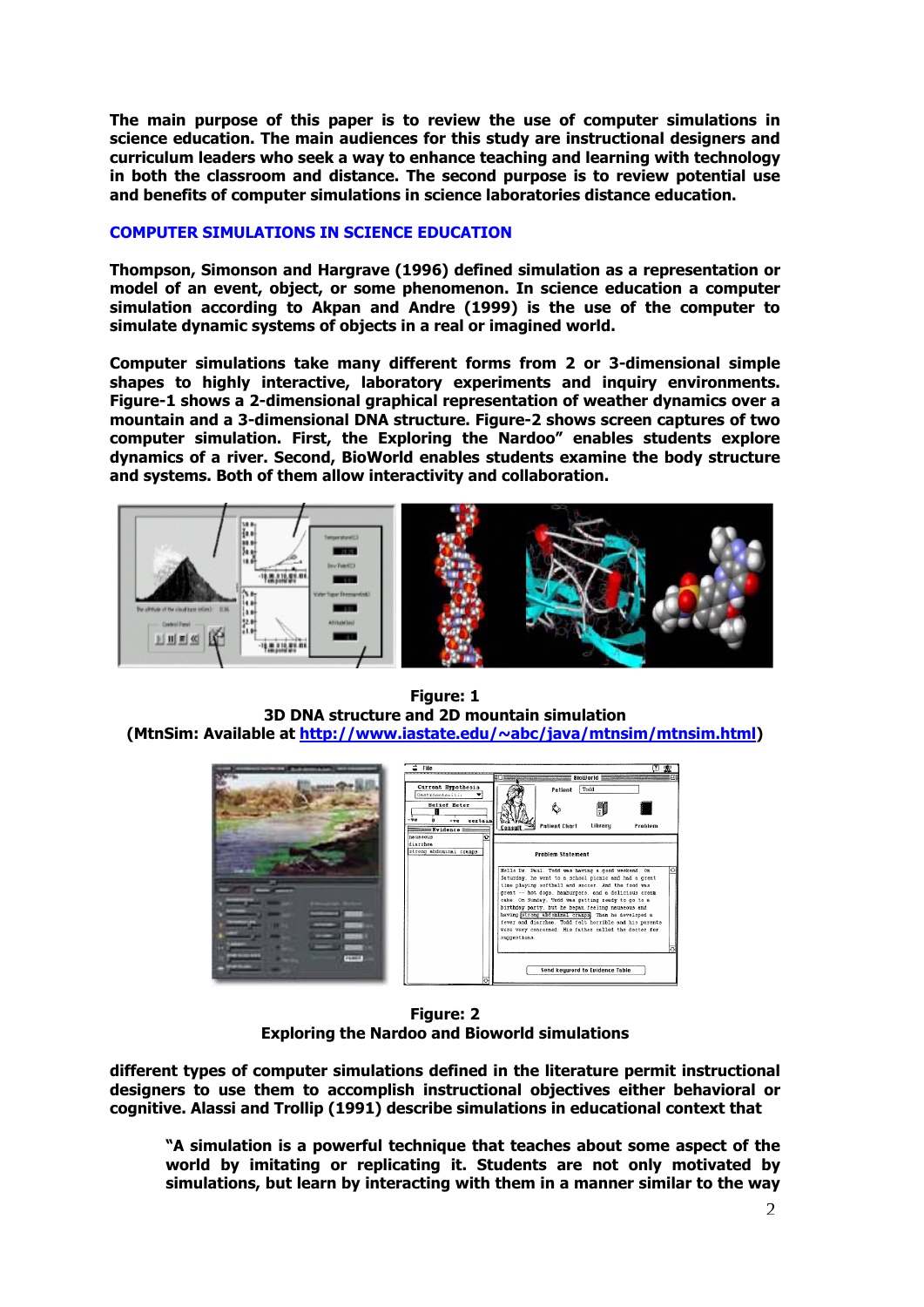**they would react in real situations. In almost every instance, a simulation also simplifies reality by omitting or changing details. In this simplified world, the student solves problems, learns procedures, comes to understand the characteristics of phenomena and how to control them, or learns what actions to take in different situations."** 

**In their description, Alessi and Trollip emphasized on that a simulation simplifies reality by omitting or changing detail. This point of view goes back to Gagné (1962); he claimed "simulations as an instructional tool eliminate undesirable components of real situations in order to reach predetermined learning outcomes". According to Grabe and Grabe (1996) simplification allows learners focus on critical information or skills and make learning easier. This perspective for the use of simulations is very appropriate for accomplishing simplified behavioral and cognitive tasks.** 

**On the other hand, scholars from constructivist pedagogy describe educational simulations as a simulated real life scenario displayed on the computer (Wilson and Jonassen, 1993), in which the student plays an authentic role carrying out complex tasks (Harper, 2000). From this point of view, simulations should reflect the complexity of the real life so that students struggle and learn higher order cognitive skills such as inquiry, which is viewed as essential for science learning (National Science Education Standards, 1996). These simulations take learners in such an environment that they conduct several integrated tasks so that they learn complex skills in authentic problems or inquiries such as the Nardoo, and BioWorld (Lajoie et al. 2001).** 

**"Exploring the Nardoo is a CD-Rom package modeling an imaginary river system. Students investigate the river system or solve a set problem, including how coal mining, forestry or urban development affect the river system, the life along with it, and the people living along its length" (Exploring the Nardoo). The simulation gives twelve tools to use for water analysis. To solve identified problems, students work individually and collectively. For this they encounter integrated activities such as Discussing situations, surveying for problems and hypothesizing for solutions, identifying data sources, collecting data, testing hypothesis and presenting findings (Harper 2000).** 

**"BioWorld is a computer-learning environment designed for high school biology students. BioWorlds complements the biology curriculum by providing a hospital simulation where students can apply what they have learned about body systems to problems where they can reason about diseases. Students work collaboratively at collecting evidence to confirm or refute their hypotheses as they attempt to solve BioWorld cases" (Lajoie et al. 2001). This simulation environment takes students into such an environment that consists of authentic real life cases so that learners can conduct meaningful inquiries with the support of multimedia. Similar to Exploring to Nardoo, BioWorld provide students with cognitive tools to scaffold learning, which is one of the fundamental features of constructivist learning environments (Jonassen, 1995).** 

**Thomas and Hooper (1991) classified simulations in four categories. Experiencing simulations are used to set the cognitive or affective stage for future learning. Use of these programs precedes the formal presentation of the material to be learned. BioLab-Frog (Akpan and Andre, 1999) is a good sample for this type of simulations. BioLab-Frog is a software package simulating an actual frog dissection. "As the students view and remove organs, the software displays added information about each item. It also uses QuickTime movies and microscopic pictures to illustrate functions that are normally hidden from view. It reinforces learning with a review quiz after presenting each system. In the quiz, the participants match the function to the structure (Akpan and Andre, 1999)." However they reported that although using the simulation before the actual experiment is beneficial there is no clear evidence**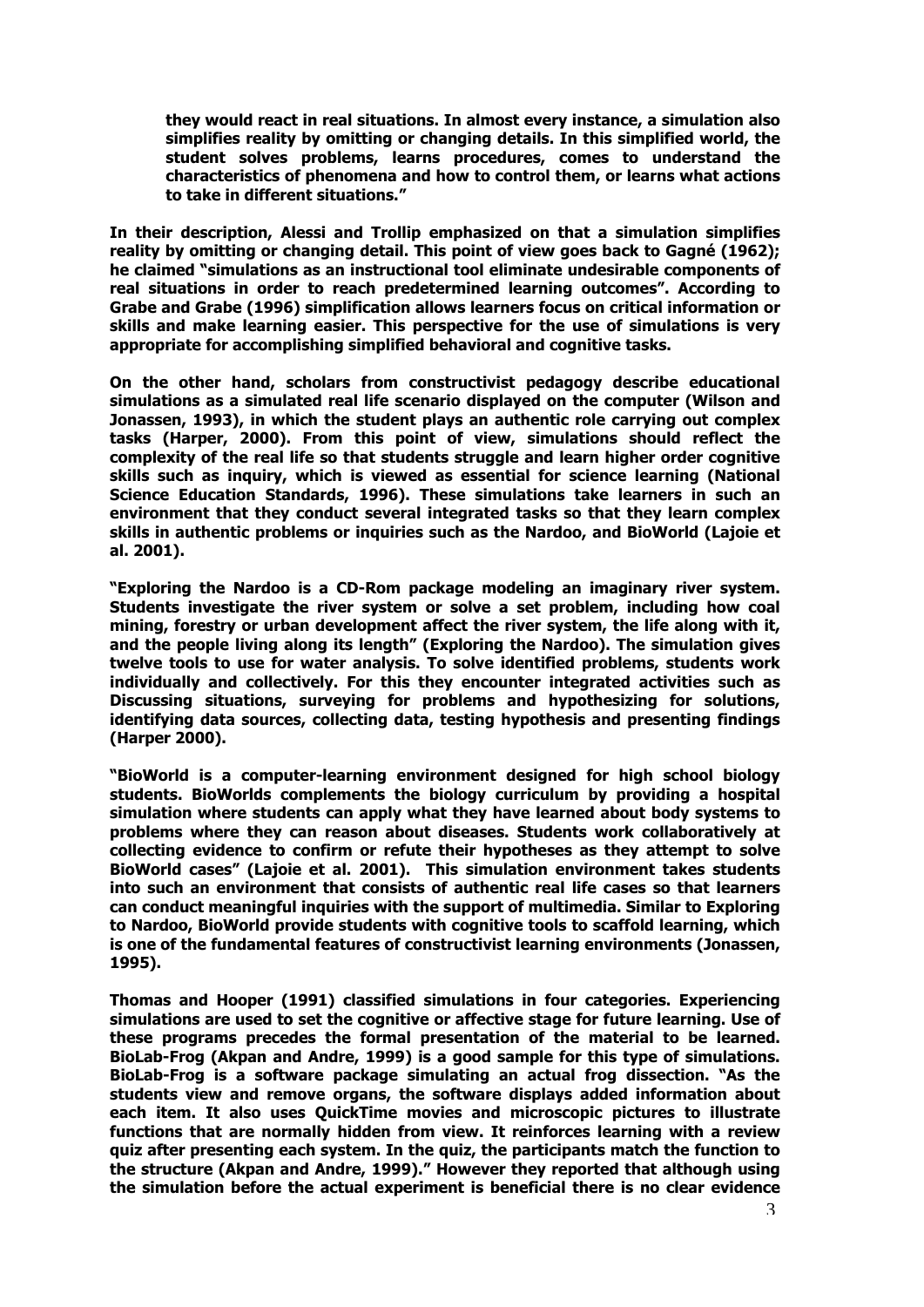**that computer simulations change students' attitudes. MtnSim (Hsu and Thomas, 2002) is another sample for experimenting simulations in which students analyze the effects of a mountain lifting the air on the windward side and lowering the air on the leeward side for different characteristics of the air.** 

**Informing simulations are used to transmit information to the student. However Thomas and Hooper (1991) reported that simulations are not an appropriate way for knowledge transfer when they used without the support of teacher. Informing simulations is more appropriate when incorporated in a supporting environment such as regular classroom or laboratory work.** 

**"Reinforcing simulations are for strengthen specific learning objectives. The most common format for reinforcing simulation is drill and practice, in which a sequence of stored or generated exercises is presented for the student to complete. These simulations can be designed to adjust to the student's knowledge level and to track the student's progress (Thomas and Hooper, 1991)".** 

**"The use of integrating simulations seems to be most prevalent for the acquisition of diagnostic skills. In these studies, the students first learned the required factual information and principles and then used the simulations to relate and apply that knowledge (Thomas and Hooper, 1991)". CATLAB is a good example for this type of simulations. It is a genetics simulation program that utilizes cats. Like most other integrating simulations (e.g., Exploring the Nardoo and BioWorld) students need to have some basic understanding of genetics before using this program. "There are three basic types of open-ended problems in the program. One set of exercises presents hypotheses the students test by breeding cats. The majority of the exercises require students to explain observed results that are either given by the program or are self-generated. Finally, there are two exercises that are highly structured and walk the students through hypothesis testing and data analysis (Hays and Vázquez, 2002)".** 

**Gredler (1996) distinguishes between two types of simulations: symbolic and experiential. According to them, in symbolic simulations, the student is not an active participant of the program environment. Although students may execute any of several tasks such as predicting population trends in a demography simulation, the student remains external to the evolving events. On the other hand, experiential simulations immerse the students in a complex, changing environment in which the student is an active components. They allow students to execute multidimensional problem-solving strategies as part of their role in the program. They also provide learners with opportunities to develop their cognitive strategies by learning to organize and manage their own thinking and learning. Experiential simulations may be cooperative or individualized exercises due to the nature of the participant's roles and the types of decisions and interactions in the exercise.** 

**Gredler (1996) states that the essential components of an experiential simulation are a scenario of a complex task or problem that unfolds in part response to learner actions, a serious role taken by the learner in which he or she executes the responsibilities of the position, multiple plausible paths through the experience, and learner control of decision making. "The Shell Island Dilemma" is good sample for this type of simulations. It is an inquiry simulation that "students investigate the issues concerning the fate of the Shell Island Resort and then debate the future of this and other oceanfront structures threatened by coastal erosion. As students engage in the investigation, they identify the social, political, and scientific issues with which different stakeholders must deal. Students place themselves into the role of one of the stakeholders. Questions are used throughout the simulation to focus students' inquiry during their exploration. After being introduced to the problem with a video clip, students are to select their stakeholder role including the Shell Island**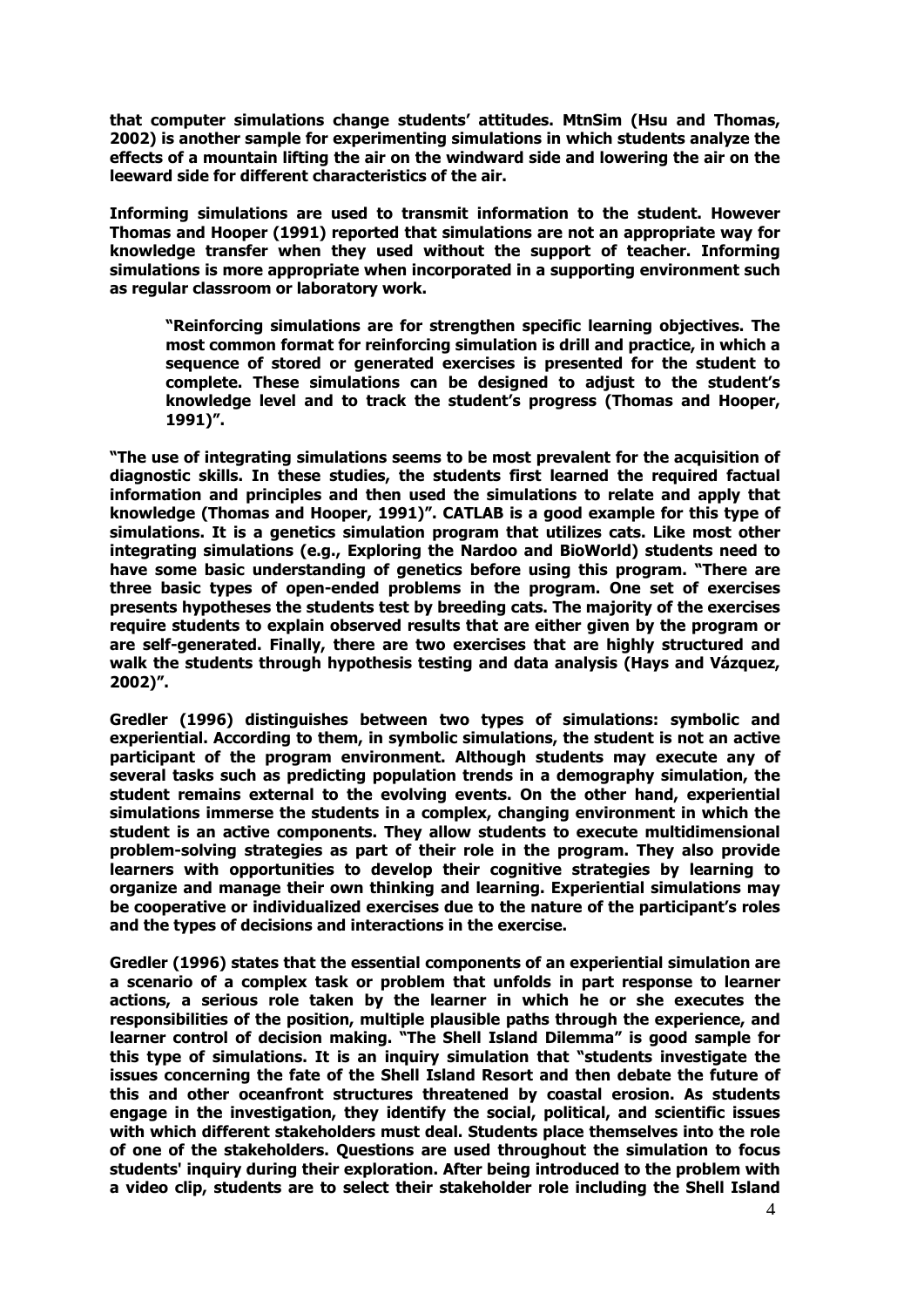**Resort homeowners, the Wrightsville Beach town manager, North Carolina Coastal Resources Commission members, Coastal engineers, Coastal scientists, and members of the environmental advocacy organization, North Carolina Coastal Federation" (The Shell Island Dilemma - Educator's Guide).** 

**De Jong and Van Jooling (1998) divide computer simulations into to main categories: simulations containing a conceptual model, and those based on an operational model. "Conceptual models hold principles, concepts, and facts related to the systems being simulated. Operational models include sequences of cognitive and non-cognitive operations procedures that can be applied to the simulated systems. Operational models are generally used for experiential learning; in a discovery learning context mainly find conceptual simulations. Furthermore in their article, 1991, van Joolingen and de Jong further included a wide range of model types such as qualitative vs. quantitative models, continuous vs. discrete and static vs. dynamic models.** 

**Computer simulations reflect instructive or constructive pedagogies. Those simulations that include learners as an external player on the provided conditions are instructive in nature (e.g., BioLab-Frog, MtnSim). Instructive simulations may include information simulations, reinforcing simulations, experimenting simulations, symbolic simulations, and operational simulations. On the other hand, Constructive simulations provide learners with a contextual environment in which they take place and play roles (e.g., Exploring the Nardoo, Bioworld) that may include integrated simulations, experiential simulations, and conceptual simulations may reflect constructive simulations. The Table-1 displays the connection between types of simulations described in the literature and two main pedagogies, instructive and constructive. The types and examples of computer simulations analyzed so far. Next section will review the use of computer simulations in science education.** 

|                            | <b>Instructive</b>                                                                                   | <b>Constructive</b>             |
|----------------------------|------------------------------------------------------------------------------------------------------|---------------------------------|
| <b>Thomas &amp; Hooper</b> | <b>Informing simulations</b><br><b>Reinforcing simulations</b><br><b>Experiencing</b><br>simulations | <b>Integrating simulations</b>  |
| <b>Gredler</b>             | <b>Symbolic simulations</b>                                                                          | <b>Experiential simulations</b> |
| De Jong & Van Jooling      | <b>Operational simulations</b>                                                                       | <b>Conceptual simulations</b>   |

**Table: 1 Types of simulations and related pedagogies** 

# **USE OF COMPUTER SIMULATIONS IN SCIENCE EDUCATION**

**Computer simulated instruction gives students the opportunity to observe a real world experience and interact with it. In science classrooms, simulation can play an important role in creating virtual experiments and inquiry. Problem based simulations allow students to monitor experiments, test new models and improve their intuitive understanding of complex phenomena (Alessi and Trollip, 1985). Simulations are also potentially useful for simulating labs that are impractical, expensive, impossible, or too dangerous to run (Strauss and Kinzie, 1994). Simulations can contribute to conceptual change (Windschitl, 1995); provide open-ended experiences for students (Sadler et al. 1999); provide tools for scientific inquiry (Mintz, 1993; White and Frederiksen, 2000; Windschitl, 2000; Dwyer & Lopez, 2001) and problem solving experiences (Woodward et al., 1988; Howse, 1998).**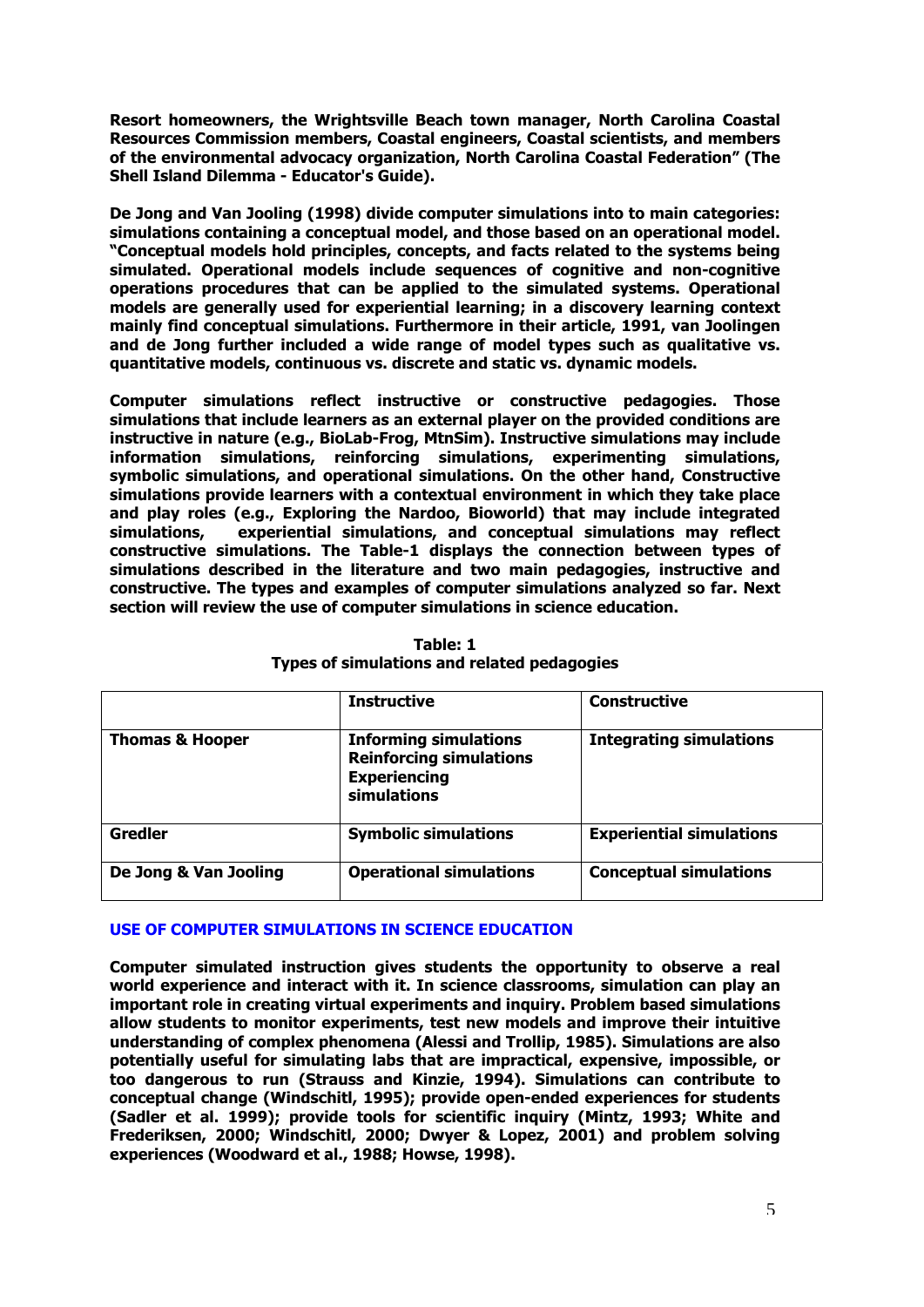**An appropriate way for simulations in science education is to use them as a supplementary material (McKinney, 1997). Kennepohl (2001) examined the benefits of computer simulations in a first-year general chemistry course. He found that the combination of simulations and laboratory offers advantages in time so that the laboratory portion can be reduced in length and students using the simulations have a slightly better knowledge of the practical aspects directly related to laboratory work.**

**On the other hand in some situations simulations are the only tools to use like experimenting for dangerous or long-term situations. According to Mintz (1993) one of the most promising computer applications in science instruction is the use of simulations for teaching material, which cannot be taught by conventional laboratory experimentation But can a simulation be as effective as a conventional laboratory or replace it? The answer would be that it depends on the concept or the situation. For example Choi & Gennaro (1987) compared the effectiveness of computer-simulated experiences with hands-on laboratory experiences for teaching the concept of volume displacement of junior high school students. They found that computer simulated experiences were as effective as hands-on laboratory experiences. This suggest that it may be possible to use a computer-simulated experiment in place of a laboratory experience in the teaching of some concepts such as the volume displacement and obtain comparable results. This may suggest that computer simulations may be used to replace those laboratory activities that require cognitive interactions with the content rather than psychomotor interactions so that they not require much physical (e.g., taste, smell, touch) interactions.** 

**Simulations may be offer tools for scaffolding gender differences in instructional settings. For example Choi & Gennaro (1987) found that males, having had hands–on laboratory experiences, performed better on the posttest than females having had hands–on laboratory experiences while there were no significant differences in performance when comparing males with females using the computer simulation in the learning of displacement concept. Yet they didn't conclude on what might cause the difference in performances between males and females with hand-on experiments and what aspects of the simulation might facilitate the gender biases in laboratory materials. There should be further research to confirm their findings. However, according to them, purpose driven simulations can be appropriate tools to eliminate some learning deficiencies. For instance simulations may be used to scaffold learning of those whose ability of imagining relatively low that is critical to understand the dynamics of systems.** 

#### **Science process skills**

**Simulations can activate science process skills of students, which are the basic skills for scientific inquiry (Roth and Roychoudhury, 1993). These skills are classified in two main groups: basic science process skills and integrated science process skills. Padilla (1990) listed basic science process skills as observing, inferring, measuring, communicating, classifying, and predicting. He listed integrated science process skills as controlling variables, defining operationally, formulating hypotheses, interpreting data, experimenting, and formulating models.** 

**Lazarowitz and Huppert (1993) examined computer simulations in promoting science**  process skills of 10<sup>th</sup> grade biology. Their findings indicated that computer simulation **can enable students to use the skills of graph communication, interpreting data, and controlling variables in simulated experiments, and helped them master these skills.** 

**Mintz (1993) examined computer simulations as an inquiry tool. Inquiry is fundamental for science learning (National Science Education Standards, 1996). Inquiry procedure included positing hypotheses, conducting experiments, observing and recording data, drawing conclusions. They concluded that computer simulation can expand and improve classroom work. According to their findings, simulations as**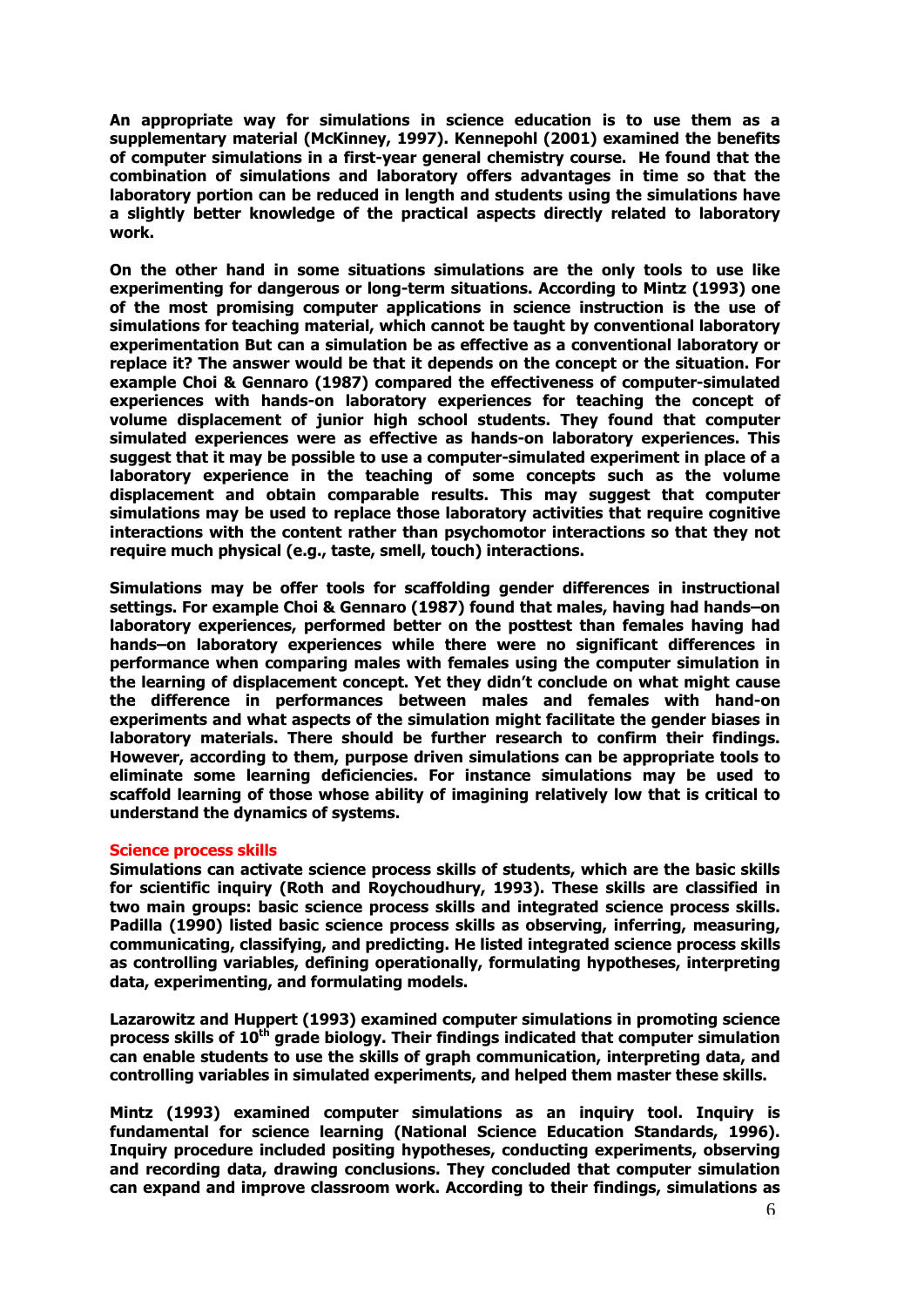**an inquiry tool improve motivation and interest. However a Hawthorn effect may be on motivation of students to the computer simulation. It should be well understood that students interested in the topic in a simulated environment not the simulation itself.** 

**Lavoie & Good (1988) examined computer simulations in the use of prediction skills in a biological computer simulation that the computer-simulation program proved to be an effective tool. In contrast to findings of Mintz (1993) and Lazarowitz and Huppert (1993) they find that the use of computer simulations probably not a major factor affecting subjects' motivation. In their study many of the subjects had worked extensively with computers previously. This decreased the novelty, which otherwise may have acted to increase interest.** 

#### **Simulations in distance laboratories**

**Simulations can be used in distance education (Lara & Alfonseca, 200; McIsaac and Gunawardena, 1996). Software companies offer online simulations. Educators who are creating distance courses may be faced with difficulty to include the hands-on lab component. They must have the student come to the laboratory or provide the student with laboratory materials to perform at home. Computer simulations may be a way for distance laboratories. They are not just valuable environments for distance access but also offer pedagogic benefits for science laboratories. According to Hofstein and Lunetta (2003) "the laboratory learning environment warrants a radical shift from teacher-directed learning to "purposeful-inquiry" that is more studentdirected". Computer simulations are good tools for individual learning. Distance labs are not restricted to synchronized attendance by instructors and students; they have the potential to provide constant access whenever needed by students (Forinash and Wisman, 2001).** 

**Forinash and Wisman (2001) described some benefits of distance science laboratories. According to them safety, which is a one of concerns of science laboratories are diminished in distance labs.** 

**Computer simulations can also transcend the restrictions of time and space, allowing experiments that monitor geographically distant phenomena such as weather and seismographic data. Because students have greater access to experimental equipment, fewer lab stations are needed, thereby mitigating the costs associated with purchasing and maintaining lab equipment.** 

**Slotta (2002) defined four key elements of inquiry curriculum that may benefit from computer simulations: make science accessible, make thinking visible, help students learn from each other, and help students develop autonomous learning.** 

**On the other hand Forinash and Wisman (2001) suggested key impediments to the growth of distance labs as the absence of an educational model for distance science laboratories, the lack of delivery technology standards for instrument hardware and software, and the considerable technical difficulty and expense of development.** 

**From their experience, Forinash and Wisman (2001) have identified three key requirements for a distance laboratory. Students must have enough control of lab equipment to start and stop an experiment and make appropriate adjustments. The experiment should be no more difficult to conduct than with the equipment physically present. Students need appropriate feedback.** 

**Online simulations may be appropriate solutions for laboratories in distance education. However, the literature review indicated that although there has been an abundance of research on the use of computer simulations and science labs at schools, there is relatively little on online science labs and their use in distance learning.**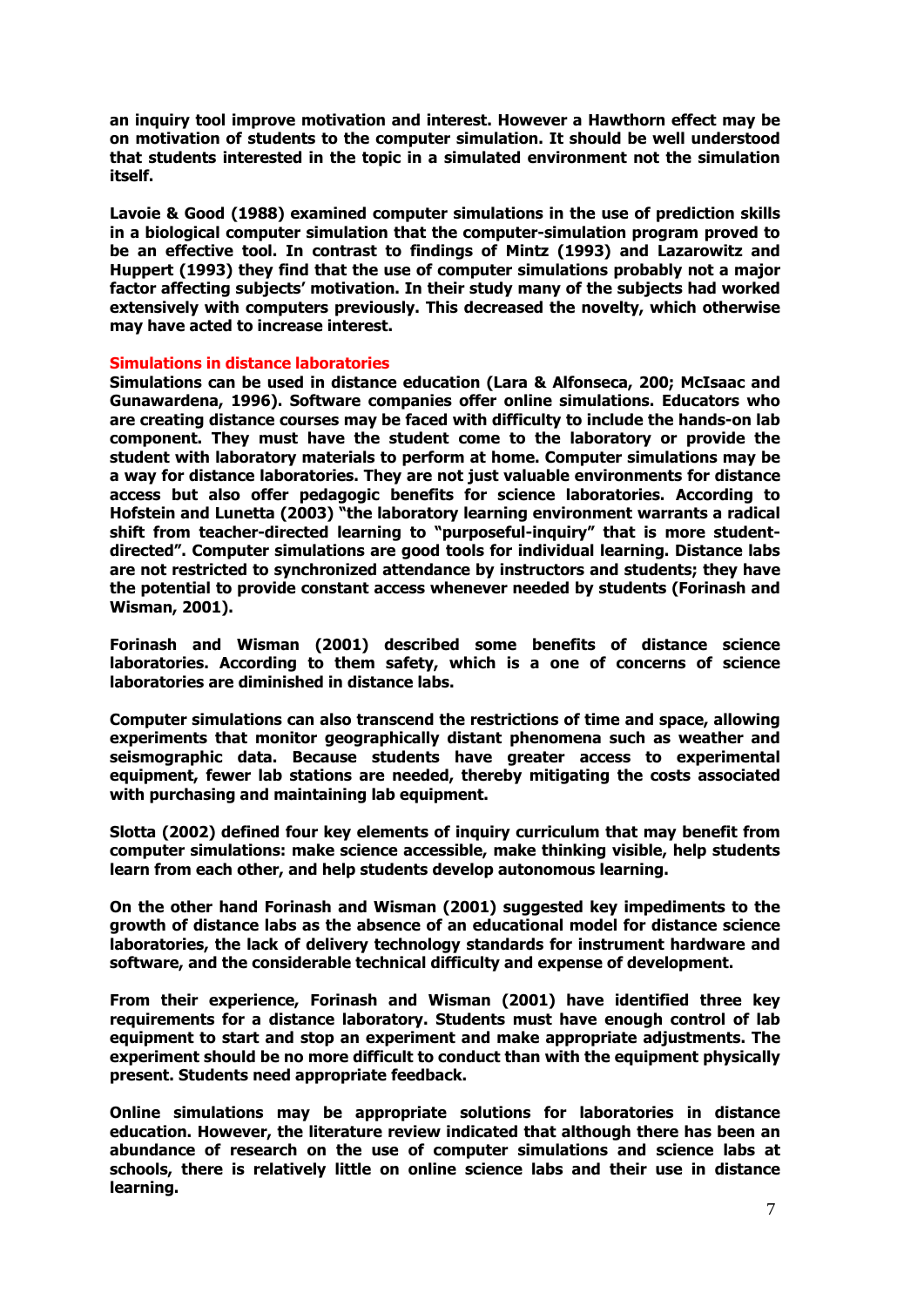**Table: 2 grasped samples from the literature, which is included within this review. The main criteria for the selection of sample were their research focus rather conceptual because the role of computer simulations in science education especially for laboratory activities needs to be approved research findings. Second criteria were to cover a period to see the trend in research. It can be seen that recently, researchers have been focusing on the use of computer simulations in distance education especially for online.** 

**One research conducted by Kennephol (2001) who examined computer simulations employing video images incorporated into the laboratory component of an existing first-year university chemistry course as part of a pilot study. He surveyed about students' experience and their performance in the distance course and also tracked and compared with students who did not do the simulations.** 

**He found no difference in overall course performance between students completed in-laboratory work in a shorter period and showed a slightly higher performance in the practical laboratory component.** 

| Year | <b>Researchers</b>                              | Concern                                            |
|------|-------------------------------------------------|----------------------------------------------------|
| 1981 | Lunetta                                         | <b>Science education</b>                           |
| 1987 | <b>Choi &amp; Gennaro</b>                       | <b>Volume displacement</b>                         |
| 1988 | <b>Lavoie &amp; Good</b>                        | <b>Prediction skills</b>                           |
| 1990 | <b>Stein, Nachmias &amp;</b><br><b>Friedler</b> | <b>Compare simulation and conventional</b><br>lab. |
| 1992 | <b>Farynaiarz &amp;</b><br>Lockwood             | <b>Problem solving</b>                             |
| 1993 | Mintz                                           | <b>Inquiry</b>                                     |
| 1994 | <b>Strauss &amp; Kinzie</b>                     | <b>Compare simulation and conventional</b><br>lab. |
| 1995 | <b>Rieber &amp; Kini</b>                        | For inductive learning                             |
| 1996 | Thompson et al.                                 | <b>Science education</b>                           |
| 1997 | Coleman                                         | <b>Science experiments</b>                         |
| 1998 | Windschitl                                      | <b>Science inquiry skills</b>                      |
| 1999 | <b>Akpan&amp; Andre</b>                         | <b>Supplement laboratory</b>                       |
| 2000 | <b>Muth &amp; Guzman</b>                        | For distance education                             |
| 2000 | Winer et al.                                    | Science laboratory on the Internet                 |
| 2001 | <b>Forinash &amp; Wisman</b>                    | <b>Distance science education laboratories</b>     |
| 2001 | Kennepohl                                       | <b>Supplement distance laboratory</b>              |
| 2002 | <b>Hsu &amp; Thomas</b>                         | <b>Web-aided instructional simulations</b>         |

**Table: 2 Literature on computer simulations in science education** 

**Winner et al. (2000) examined the distributed collaborative science-learning laboratory (DCSLL) as the electrical circuit simulator. DCSLL appears to be a practical way to provide authentic lab experiences and reduce student isolation while respecting the fundamental constraints of distance education. According to them, careful attention must be paid to design and management issues raised by this new instructional approach and increased technical complexity of the learning environment must be taken into account when designing the instructional activities.** 

**Lara and Alfonseca (2001) described the construction of virtual reality simulations for distance education through the internet. Their online simulations offered "other possibilities of interaction such as setting hyperlinks in the simulation objects, which can be used to explain the role of the object in the simulation".**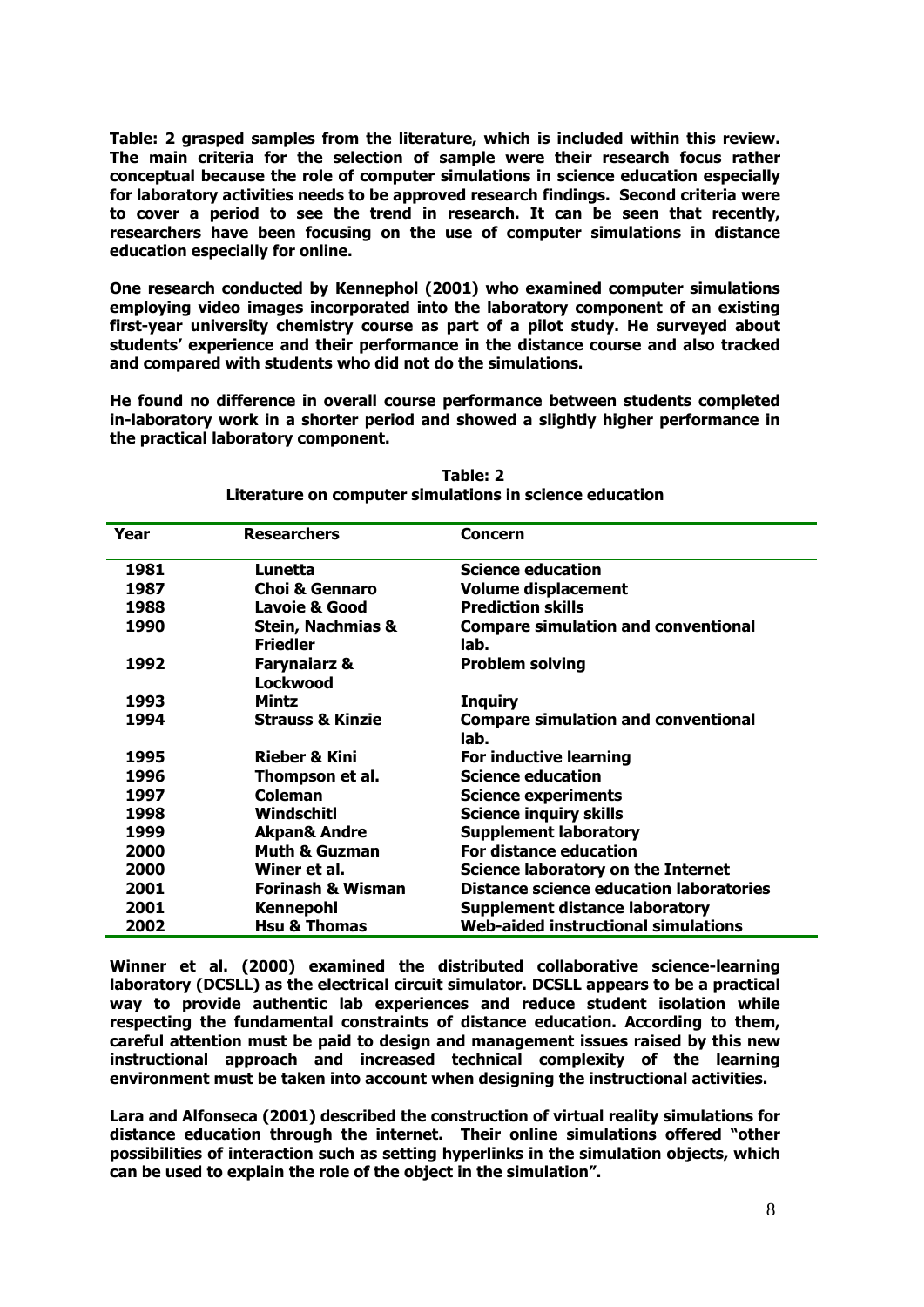**Linser & Naidu (1999) examined the experience of using a web-based simulation in the political science. They concluded that a simulation designed for collaborative learning in context will not only motivate and encourage students to learn, but as a result, will also be a more effective tool in teaching and learning than traditional means used in the discipline.** 

#### **CONCLUSION**

**The literature review suggests that computers may play important roles in the classroom and laboratory science instruction in either the classroom or distance. They can be used with instructive or constructive pedagogy. Computer simulations give students the opportunity to observe a real world experience and interact with it. Computer simulations are potentially useful for simulating labs that are impractical, expensive, impossible, or too dangerous to run. Simulations can contribute to conceptual change, provide open-ended experiences, and provide tools for scientific inquiry and problem solving. Computer simulations also have potentials for distance education.** 

**The literature implied that computer simulations are good supplementary tools for classroom instruction and science laboratories. Multimedia supported, highly interactive, collaborative computer simulations appealing growing interest because of their potentials to supplement constructivist learning. They offer inquiry environments and cognitive tools to scaffold learning and apply problem-solving skills.** 

**The literature suggests that the success of computer simulations use in science education depends on how they incorporated into curriculum and how teacher use it. The most appropriate use of computer simulations seems that use them for a supplementary tools for classroom instruction and laboratory. Computer simulations are good tools to improve students' hypothesis construction, graphic interpretation and prediction skills. The literature review also implied that computer simulations have potential for distance education laboratories. Yet this area is elusive and needs to be researched further.** 

# **BIODATA and CONTACT ADDRESSES of AUTHOR**



 **Sami SAHIN, has a B.S degree in Physics from Yildiz Technical University and M.S degree in Instructional Design Development and Evaluation from Syracuse University. Dr. Sami Sahin obtained his PhD degree in Curriculum and Instructional Technology department of Iowa State University. The author currently is a faculty member of Computer Education and Instructional** 

**Technology of Gazi University in Turkey. The author has interested in several areas of research in instructional technology including individual difference, constructivist learning environment design, web-based learning, online science laboratories, and technology mentoring. Currently, Dr. Sami Sahin is working on the theory and practice of distance education with a special interest of designing structured and unstructured web-based distance learning environments in higher education.** 

**Dr. Sami SAHIN Gazi University Bilgisayar ve Öğretim Teknolojilileri Eğitimi, Gazi Eğitim Fakültesi, Gazi Üniversitesi, L-Blok/405 Ankara, TURKEY Phone: 0312\_2120960 Email: [sami@gazi.edu.tr](mailto:sami@gazi.edu.tr)**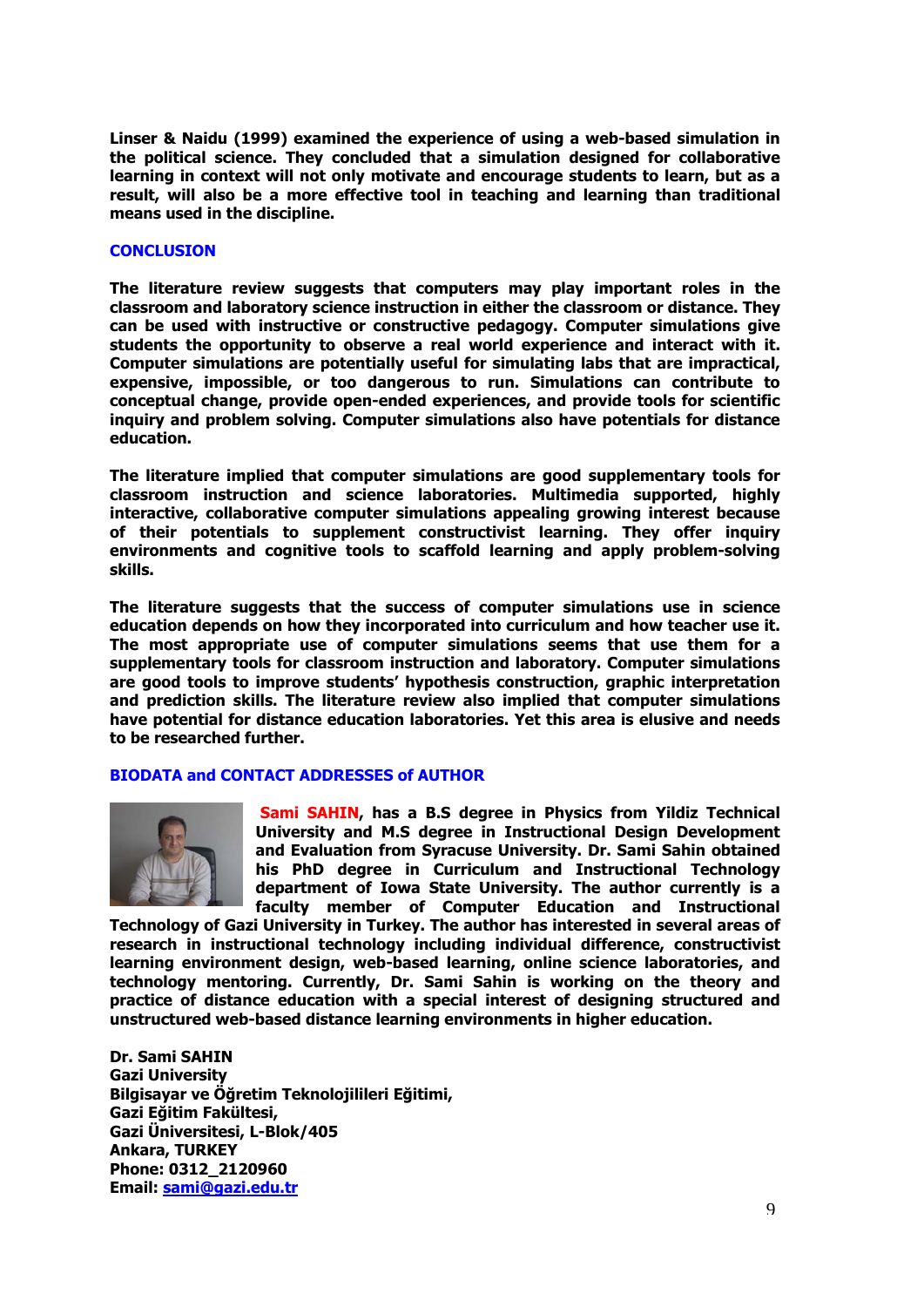#### **REFERENCES**

**Akpan, J. P., & Andre, T. (1999). The Effect of a prior dissection simulation on middle school students' dissection performance and understanding of the anatomy and morphology of the frog. Journal of Science Education and Technology, 8, 107-121. Retrieved December 10, 2003 from** 

**[http://ipsapp008.kluweronline.com/content/getfile/4947/1/2/fulltext.pdf](http://ipsapp008.kluweronline.com/content/getfile/4947%20/1/2/fulltext.pdf)** 

**Alessi, S. M. & Trollip, S. R.(1991) Computer Based Instruction: Methods and Development. New Jersey: Prentice Hall.** 

**Choi, B. S., & Gennaro, E. (1987). The effectiveness of using computer simulated experiments on junior high students' understanding of the volume displacement concept. Journal of Research In Science Teaching, 24, 539-552.** 

**Coleman, F. M. (1997). Software simulation enhances science experiments. T.H.E. Journal, 25, 56-8.** 

**Cuban, L. (1997 May). High tech schools and low-tech teaching. Education Week on the Web. Retrieved December 10, 2003 from [http://www.edweek.org/ew/vol-](http://www.edweek.org/ew/vol-16/34cuban.h16)[16/34cuban.h16](http://www.edweek.org/ew/vol-16/34cuban.h16)**

**De Jong, T., & Van Joolingen, W.R. (1998). Scientific discovery learning with computer simulations of conceptual domains. Review of Educational Research, 68, 179-201.** 

**Dwyer, W. M., & Lopez, V. E. (2001). Simulations in the learning cycle: a case study involving Exploring the Nardoo. National Educational Computing Conference, "Building on the Future", Chicago, IL.** 

**Engel, T. (2002). Computer simulation techniques. Journal of Clinical Monitoring and Computing, 17(1), 1 4-9.** 

**Exploring the Nardoo: A river system simulation. Retrieved December 10, 2003 from [http://www.curriculumsupport.nsw.edu.au/learningtechnologies/snapshots/science](http://www.curriculumsupport.nsw.edu.au/learningtechnologies/snapshots/science/nardoo.htm) [/nardoo.htm](http://www.curriculumsupport.nsw.edu.au/learningtechnologies/snapshots/science/nardoo.htm)**

**Farynaiarz, J. V., & Lockwood, L. G. (1992). Effectiveness of microcomputer simulations in stimulating environmental problem solving by community college students. Journal of Research in Science Teaching, 29, 453-470.** 

**Forinash, K., & Wisman, R. (2001, September). The viability of distance education science laboratories. T. H. E Journal Online. Retrieved December 10, 2003 from http://www.thejournal.com/magazine/vault/A3639.cfm** 

**Friedler. Y., Merin. O., & Tamir. P. (1992). Problem-solving inquiry-oriented biology tasks integrating practical laboratory and computer. Journal of Computers in Mathematics and Science Teaching, 11, 347-357.** 

**Gagné, R. (1962). The use of simulators. In R. Glazer (Ed.). Training Research and Education. Pittsburg: University of Pittsburg Press.** 

**Grabe, M. & Grabe, C. (1996) Integrating Technology for Meaningful Learning. Boston: Houghton Miflin Co.** 

**Gredler, M. (1996). Educational games and simulations: A technology in search of a (research) paradigm. In D. H. Jonassen (Ed.), Handbook of research for educational communications and technology (pp. 521-540). New York: Macmillan.**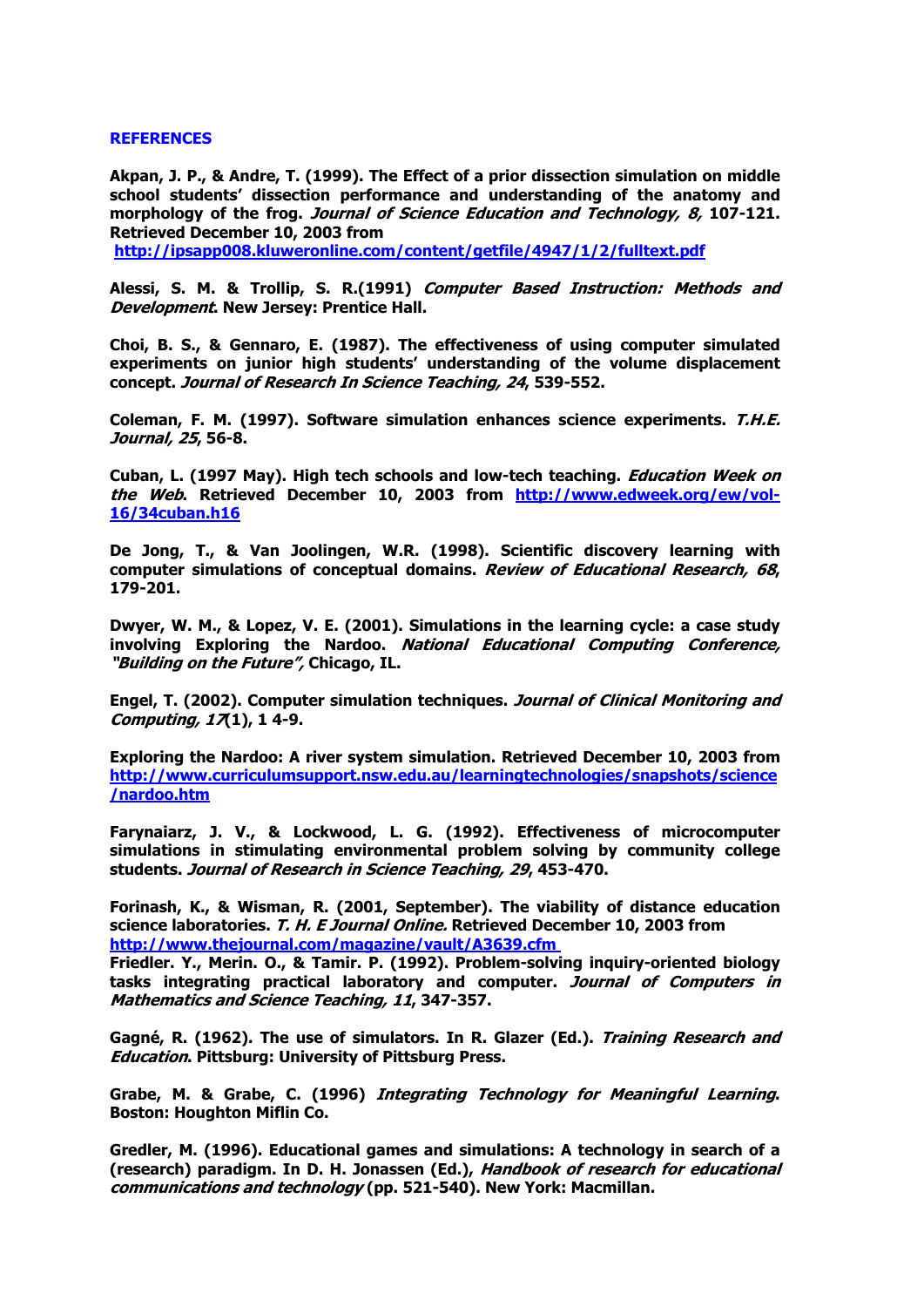**Harper, B., Squires, D. and McDougall, A. (2000). Constructivist simulations in the multimedia age. Journal of Educational Multimedia and Hypermedia, 9, 115-130.** 

**Härtel1, H. (2000). xyZET: a simulation program for physics teaching. Journal of Science Education and Technology, 9, 275-286.** 

**Hays, R., & Vázquez, J. (2002). Classroom technology reviews. The American Biology Teacher, 64 (1), 70, 72.** 

**Hofstein, A. & Lunetta, V. N. (2003). The Laboratory in science education: foundations for the twenty-first century. National Association for Research in Science Teaching.** 

**Howse, M. A. (1998). Student ecosystems problem solving using computer simulation. Washington D.C.: Office of Educational Research and Improvement. (ERIC Document Reproduction Service No. ED419679).** 

**Hsu, Y., & Thomas, R. A. (2002). The impacts of a web-aided instructional simulation on science learning. International Journal of Science Education, 24, 955-979.** 

**Johnson, S. K., & Steward, J. (1990). Using philosophy of science in curriculum development: An example from high school genetics. International Journal of Science Education. 12, 297-307.** 

**Jonassen, D. H. (1995). Computers as cognitive tools: Learning with technology, not from technology. Journal of Computing in Higher Education, 6 (2), 40-73.** 

**Kennepohl, D. (2001). Using computer simulations to supplement teaching laboratories in chemistry for distance delivery. Journal Of Distance Education, 16(2), 58-65.** 

**Lajoie, S.P., Lavigne, N. C., Guerrera, C. & Munsie,S. (2001). Constructing knowledge in the context of BioWorld. Instructional Science, 29, 155-186.** 

**Lara, J., & Alfonseca. M. (2001). Using simulations and virtual reality for distance education. In Ortega. M., Bravo. J., (Eds.), Computers and Education, Towards an Interconnected Society. Kluwer Academic Publishers, 199-206.** 

**Lavoe, D. R., & Good. R. (1988). The nature and use of prediction skills in a biological computer simulation. Journal of Research in Science Teaching, 25, 335-60.**  Lazarowitz, R., & Huppert, J. (1993). Science process skills of 10<sup>th</sup>-grade biology **students in a computer-assisted learning setting. Journal of Computing In Education, 25, 366-382.** 

**Leemkuil, H., Jong, T., & Ootes, S. (September 2000). Review of educational use of games and simulations. KITS consortium. Retrieved January 6, 2004 from <http://kits.edte.utwente.nl/documents/D1.pdf>**

**Linser, R., & Naidu,. S. (1999). Web-based simulations as teaching and learning media in political science. <http://ausweb.scu.edu.au/aw99/papers/naidu/paper.html>**

**Lunette, V. N., & Hofstein, A. (1981). Simulations in science education. Science Education, 65, 243-252.** 

**McIsaac, M. S. & Gunawardena, C. N. (1996). Distance education. In D. H. Jonassen, (Ed.), Handbook of research for educational communications and technology: a project of the Association for Educational Communications and Technology (pp. 403- 437). New York: Simon & Schuster Macmillan.**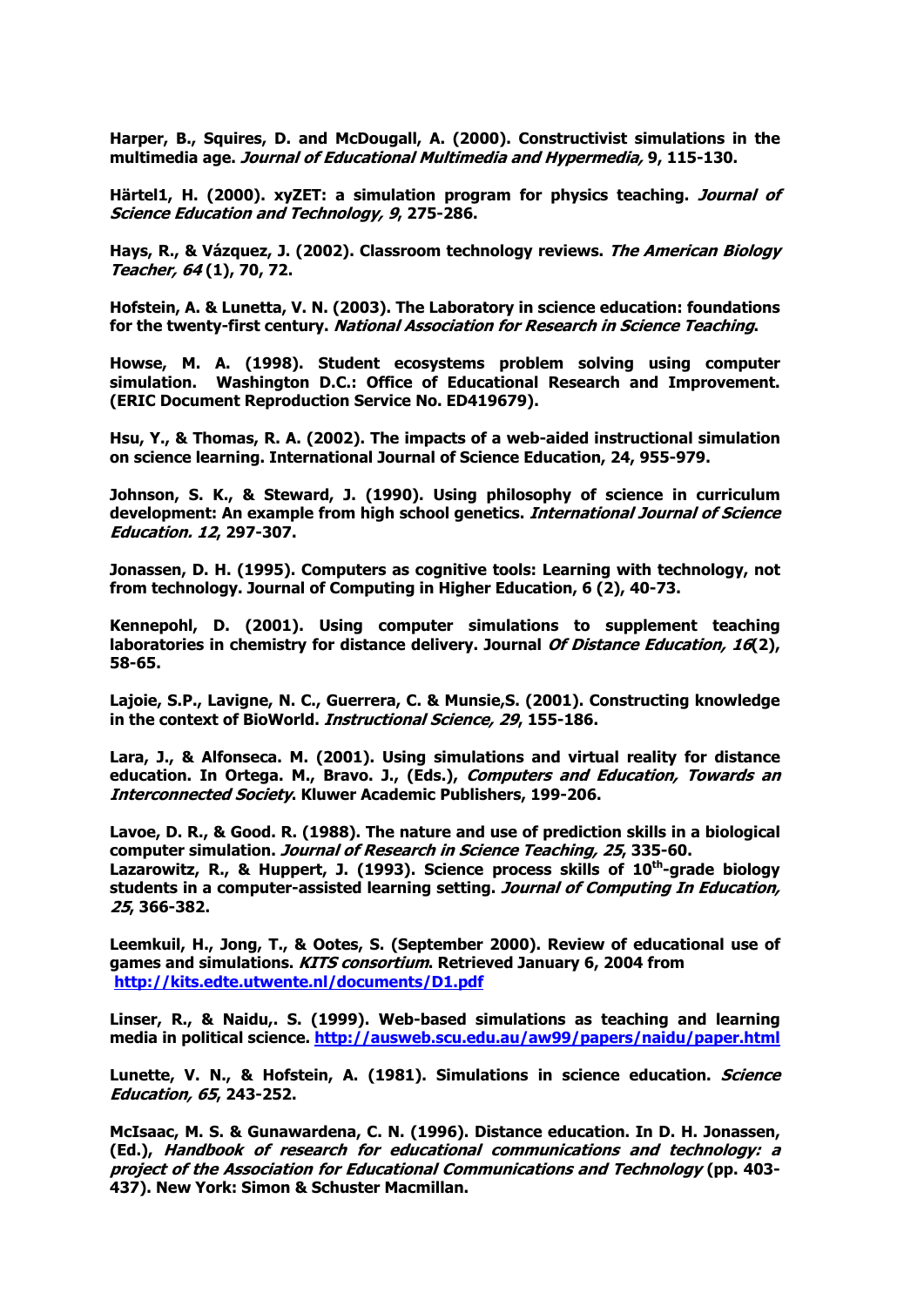**McKinney, W. J. (2001). The educational use of computer based science simulations: some lessons from the philosophy of science. Science & Education, 6, 591-603. Retrieved December 10, 2003 from [http://ipsapp008.kluweronline.com/content/getfile/5156/8/3/fulltext.pdf](http://ipsapp008.kluweronline.com/content/getfile/5156/8/3/fullte%20xt.pdf)**

**Mihas, P. (July 29, 2002). A computer simulation to help in teaching induction phenomena. Retrieved December 10, 2003 from [http://ej.iop.org/links/q09/CS4kWz29NTlmX8z9uqteQ/pe3109.pdf](http://ej.iop.org/links/q09/CS4kWz29NTl%20mX8z9uqteQ/pe3109.pdf)**

**Mintz, R. (1993). Computerized simulation as an inquiry tool. School Science and Mathematics, 93(2), 76-80.** 

**Monaghan, J. M., & Clement, J. (2000). Algorithms, visualization, and mental models: high school students' interactions with a relative motion simulation. Journal of Science Education and Technology, 9, 311-325).** 

**Muth, R., & Guzman, N. (2000). Learning in a virtual lab: Distance education and computer simulations. AEDU 8994 doctoral dissertation, University of Colorado.** 

**National Science Education Standards, (1996). National Academy Press, Washington, DC, Page 2.** 

**Padilla, M. J., Okey. J. R., Dillashaw. F. G. (1983). The relationship between science process skill and formal thinking abilities. Journal of Research in Science Teaching, 20, 239-246.** 

**Rieber, L., Kini, A. (1995). Using computer simulations in inductive learning strategies with children in science. International Journal of Instructional Media, 22, 135-144.** 

**Rivers, R. H., Vockell, E. (1987). Computer simulations to stimulate scientific problem solving. Journal of Research in Science Teaching, 24, 403-415.** 

**Roth, W. M., Roychoudhury. A. (1993). The development of science process skills in authentic context. Journal of Research in Science Teaching, 30, 127-152.** 

**Sadler, P. M., et al. (1999). Visualization and Representation of Physical Systems: Wavemaker as an Aid to Conceptualizing Wave Phenomena. Journal of Science Education and Technology, 8, 197-209.** 

**Slotta, J. (2002). Designing the web-based inquiry science environment (wise). Educational Technology, September, 15-20.** 

**Soderberg P., & Price F. (2003). An examination of problem-based teaching and learning in population genetics and evolution using EVOLVE, a computer simulation. International Journal of Science Education, 25(1), 35-55. Retrieved Dec. 10, 2003, [http://matilde.ingentaselect.com/vl=10744181/cl=21/fm=dirpdf/nw=1/rpsv/cgi](http://matilde.ingentaselect.com/vl=10744181/cl=21/fm=dirpdf/nw=1/rpsv/cgi-bin/linker?infobike=/tandf/tsed/2003/00000025/00000001/art00003&infomagic=deedf48eb2d01825f4c2f8d591676fe6)[bin/linker?infobike=/tandf/tsed/2003/00000025/00000001/art00003&infomagic=](http://matilde.ingentaselect.com/vl=10744181/cl=21/fm=dirpdf/nw=1/rpsv/cgi-bin/linker?infobike=/tandf/tsed/2003/00000025/00000001/art00003&infomagic=deedf48eb2d01825f4c2f8d591676fe6) [deedf48eb2d01825f4c2f8d591676fe6](http://matilde.ingentaselect.com/vl=10744181/cl=21/fm=dirpdf/nw=1/rpsv/cgi-bin/linker?infobike=/tandf/tsed/2003/00000025/00000001/art00003&infomagic=deedf48eb2d01825f4c2f8d591676fe6)**

**Stein, J. S. Nachmias, R. & Friedler, Y. (1990). An experimental comparison of two science laboratory environments: traditional and microcomputer-based. Journal of Educational Computing Research, 6, 183-202.** 

**Stern, J. (2000). the design of learning software: principles learned from the computer as learning partner project. Journal of Science Education and Technology, 9, 49-65. Retrieved December 10, 2003 from**